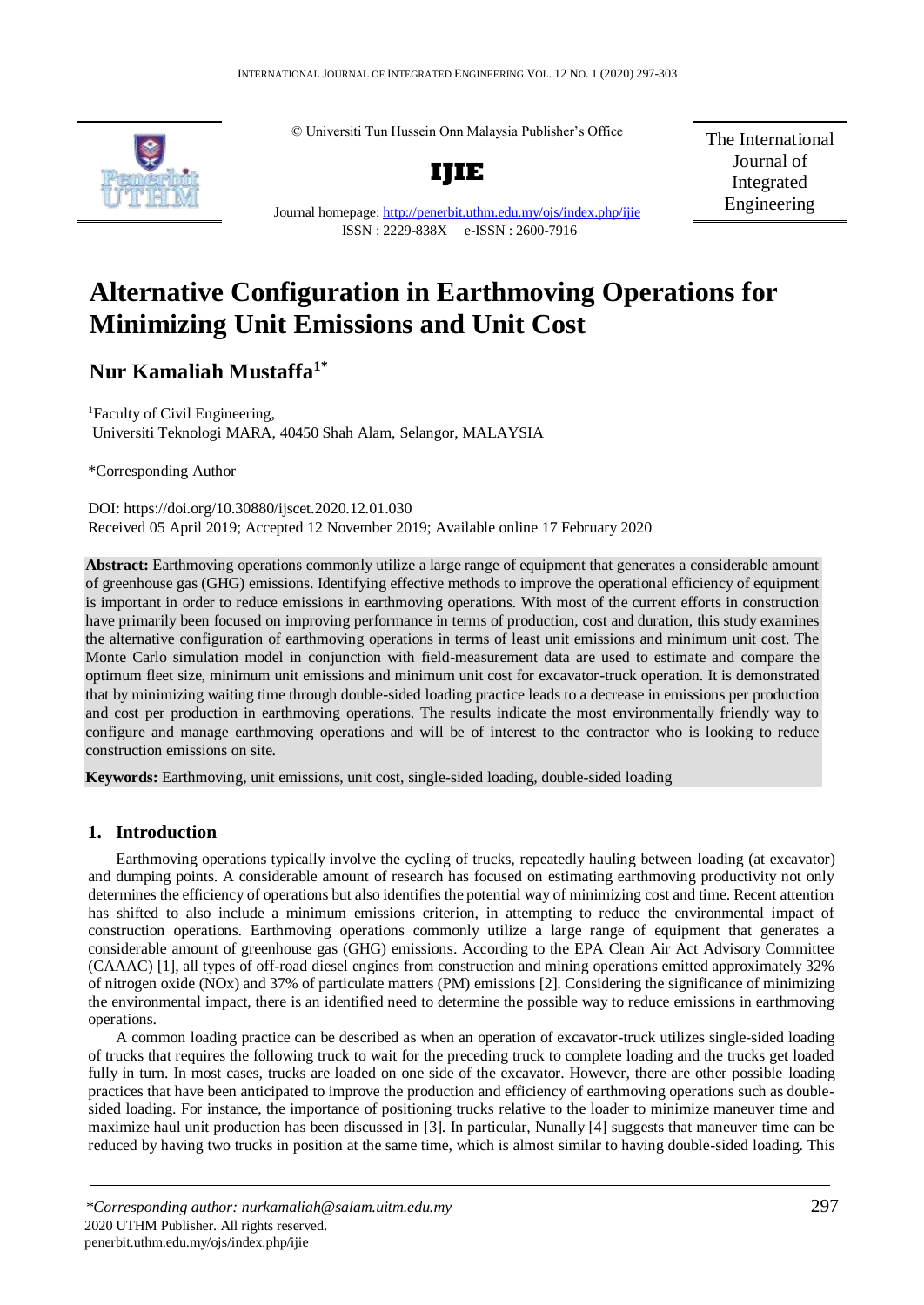situation reduces truck waiting time and leads to a reduction in the service time, with a consequent increase in production. Although previous studies have highlighted the advantages of double-sided loading on production [4]-[7], however, the implication of double-sided loading practice on the emissions and cost has not been previously explored. Therefore, this paper aims to examine the influence of loading practice on unit emissions and unit costs.

Using the single-sided loading from case study data as a benchmark, this paper compares production, unit emissions, unit cost, equipment utilizations and optimal fleet sizes between different loading practices of earthmoving operations. Monte Carlo simulation is used to provide the analysis to estimate the changed of unit emissions and unit cost for different truck fleet sizes. A cut and fill operation on a residential construction site provides case study data.

This paper has been divided into five sections. First, the background of study and the computational approach employed in this study are presented, followed by a case study using field measurement data. The next section discusses the effect of loading practice on production, unit emissions, unit cost and equipment utilizations. The final section presents the conclusions.

# **2. Background of Study**

In earthmoving operations, substantial efforts have been made in determining the most appropriate fleet configuration to improve productivity and optimize resources. The analysis of excavator-truck operations has been performed in a number of approaches such as; knowledge-based expert systems [8-10]; discrete event simulation [11], [12]; simulation optimization [13], [14]; linear programming [15]; combined genetic algorithms with simulation [16]- [18]; match factor [19]; queuing theory [20], [21]; neural network [22] and linear regression analysis [23], [24].

The performance of earthmoving operations is influenced by numerous variables. Several established studies have discussed on the significant factors that affecting cost and productivity performance in earthmoving operations namely; payload [25]-[28]; load time [29], [30] and travel time [4], [31]-[33].

There are also some investigations about the loading characteristics that affect the efficiency of earthmoving operations. Peurifoy and Ledbetter [34] highlight the effect of maneuver time on the different truck size. For small truck, more total truck cycle time is lost in maneuvering due to a large fleet of size required to achieve the production. A study conducted by Smith et al. [5] indicate that maneuver time and load time is the most influencing factor that needs to be considered when designing for the maximum output of earthmoving systems. On the other hand, Stubbs [35] and Caterpillar Performance Handbook [36] discuss on the important of positioning trucks and loader to minimize the maneuver time and maximize the haul unit production. Hardy [6] draws attention to the opportunity of double-sided loading that could eliminate or reduce the loss of load time while waiting for truck exchange for loading. Nunnally [4] and Soofastaei et al. [7] propose the execution of double-sided loading to minimize the maneuver time and reduce the waiting time of trucks. Double-sided loading should be adopted to maximize the production and eliminate the truck waiting time in the case where operating conditions and the loading area are able to facilitate the desirable truck location and positioning.

While previous studies discuss on the significant factors affecting earthmoving performance, there is no reference considering the influence of loading practice on the optimum unit emissions and optimum unit cost in earthmoving operation, as covered in this paper.

#### **3. Earthmoving Operation Modelling**

The underlying models used in the paper's analysis for single-sided and double-sided loading is based on Carmichael and Mustaffa [37]. Monte Carlo simulation is performed to analyze production, equipment utilizations, unit emissions and unit cost.

#### **3.1 Production**

For a single excavator with bucket operation, the number of truck cycles (*NC*) is given as,

$$
NC = \zeta - (K+1) \tag{1}
$$

where  $\frac{1}{2}$  is the total number of truck cycles and K is the truck fleet size (number of truck). Thus, the total duration (*TD*) is defined as,  $(2)$ 

$$
TD = CUM(\zeta) + B(\zeta) - CUM(K+1) \tag{2}
$$

Where  $CUM(\zeta)$  is the cumulative time for the total number of truck cycles,  $B(\Box)$  is the back cycle time for the total number of truck cycles. The total production (*TP*) is given as,

$$
TP = \sum_{NC} PROD(n) = (\zeta - K - 1)CAP \tag{3}
$$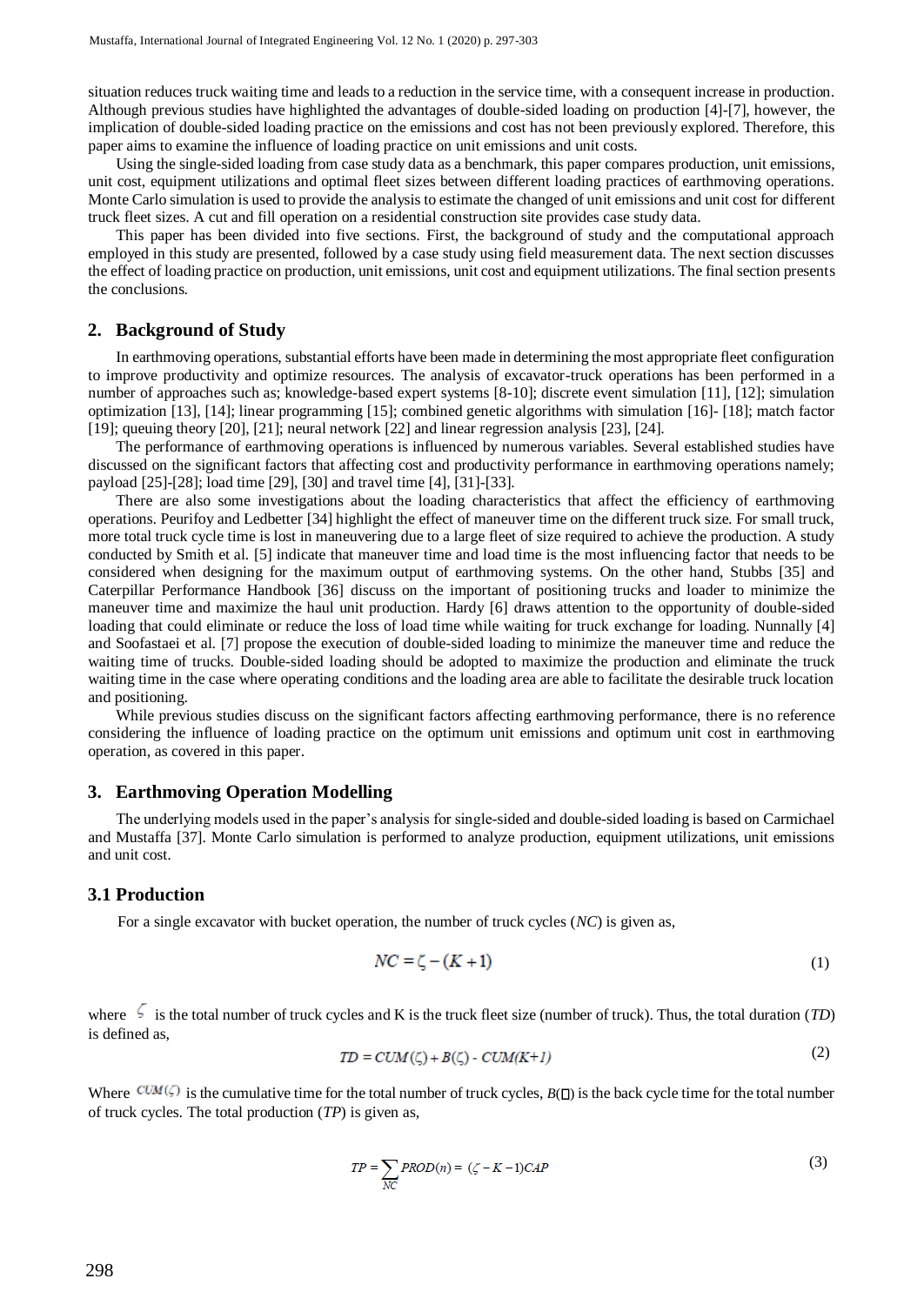where  $PROD(n) = CAP$  is the capacity of a truck. The total production/unit time  $(T_{P/D})$  is given by,

$$
T_{\text{P/D}} = \frac{TP}{TD} \tag{4}
$$

The server (excavator) utilization  $(\eta)$  is the proportion of time that the server is non-idle. It is calculated from,

$$
q = \frac{\sum_{NC} S(n)}{TD} \tag{5}
$$

where  $S(n)$  is the service time. The truck utilization  $(u)$  is the proportion of time that trucks are either in service or travelling with respect to total truck cycle time (the proportion of time that the truck is non-idle). It excludes truck waiting time. It is calculated from,

$$
u = \frac{\sum_{NC} B(n) + \sum_{NC} S(n)}{K \times TD} \tag{6}
$$

where  $B(n)$  is the back-cycle time.

#### **3.2 Emissions Per Production (Unit Emissions)**

The total excavator emissions *(TEL)* is calculated from,

$$
TE_L = \sum_{NC} E_L(n) \tag{7}
$$

where  $E_L$  is the emissions of loader and  $E_T$  is the emissions of truck. The total truck emissions *(TE<sub>T</sub>*) is calculated from,

$$
TE_T = \sum_{NC} E_T(n) \tag{8}
$$

The total emissions per unit time  $(T_{ED})$  is given by,

$$
T_{ED} = \frac{TE_L + TE_T}{ID} \tag{9}
$$

The total emissions per production is given by,

Unit emissions = 
$$
\frac{T_{E/D}}{T_{P/D}}
$$
(10)

#### **3.3 Cost Per Production (Unit Cost)**

The total cost per unit time  $(T<sub>C/D</sub>)$  is given by,

$$
T_{CD} = C_L + KC_T \tag{11}
$$

The total cost per production is given by,

Unit cost = 
$$
\frac{T_{C/D}}{T_{P/D}}
$$
 (12)

299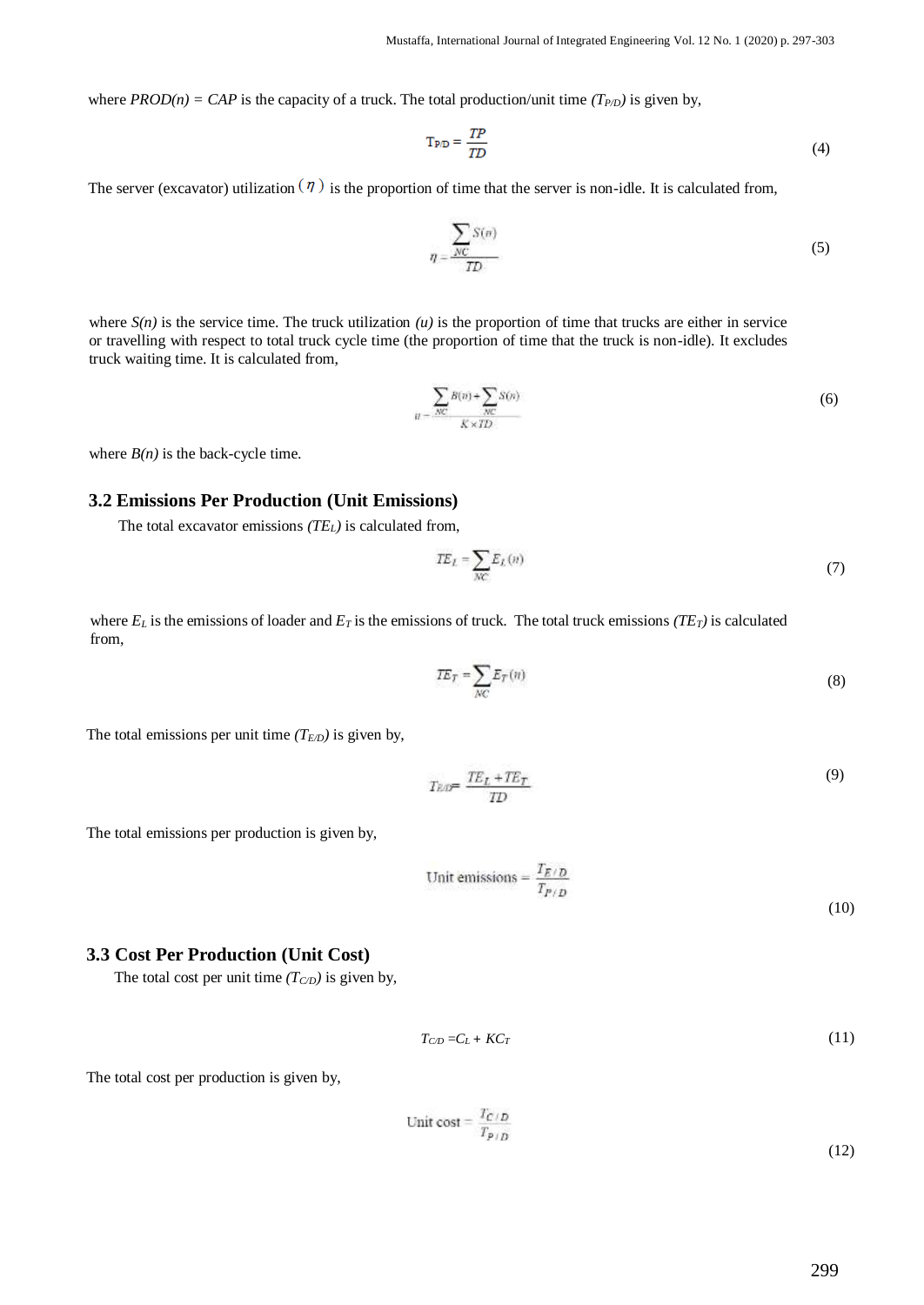# **4. Case Study**

Site data were collected on cut and fill operation on a residential development construction site. The operation utilized a 1.5 m<sup>3</sup> bucket capacity excavator and five trucks with 9 m<sup>3</sup> capacities each to haul approximately 1.4 km from the loading to fill area. Table 1 shows the result of average truck cycle component times, giving a servicing factor (S/B), for the excavator as the server, of 0.37. The equipment characteristics are summarised in Table 2.

|  | Table 1 - Field-observed truck cycle component times |  |  |  |
|--|------------------------------------------------------|--|--|--|
|--|------------------------------------------------------|--|--|--|

| Truck cycle component  | Mean (min) |
|------------------------|------------|
| Queue at load area     | 3.842      |
| Maneuver at excavator  | 0.407      |
| Load                   | 1.912      |
| Loaded haul            | 2.721      |
| Maneuver at dump area  | 0.411      |
| Dump                   | 0.244      |
| Return                 | 2.872      |
| Backcycle              | 6.248      |
| Service (at excavator) | 2.319      |
|                        |            |

#### **Table 1 - Field study equipment characteristics**

| Equipment                   | Truck | <b>Excavator</b> |
|-----------------------------|-------|------------------|
| Engine power (HP)           | 200   | 150              |
| Engine tier                 |       |                  |
| Volumetric capacity $(m^3)$ |       | 1.5              |

#### **5. Results and Discussion**

Based on the outlined analysis method and case study data of the previous section, production, unit emissions, unit costs and optimal fleet sizes for different loading practices can be established and compared in this section. Fig. 1 shows the production (expressed as  $m<sup>3</sup>/h$ ) plotted against truck fleet size for both single-sided and double-sided loading, respectively. Single-sided loading, based on actual field data, is a conventional loading policy where the excavator is idle while waiting for the following truck to maneuver into a loading position. With double-sided loading, the following truck arrives and starts its maneuver without having to wait for the preceding truck to finish loading. This approach reduces the idle time and maximizes the utilization of the excavator, which leads to higher production compared to single-sided loading.



**Fig. 1 - Production versus fleet size for different loading practice**

A comparison of double-sided and single-sided loading for unit emissions is shown in Fig. 2. In the case of doublesided loading, reducing maneuver time through double-sided loading leads to lower unit emissions compared to singlesided loading.

As shown in Fig. 3, the trend of unit costs is consistent with unit emissions to those observed in Fig. 2. It is discovered that unit emissions and unit costs with the truck fleet size varied. On top of that, the optimum truck fleet sizes for unit cost and unit emissions for double-sided loading being greater than single-sided loading.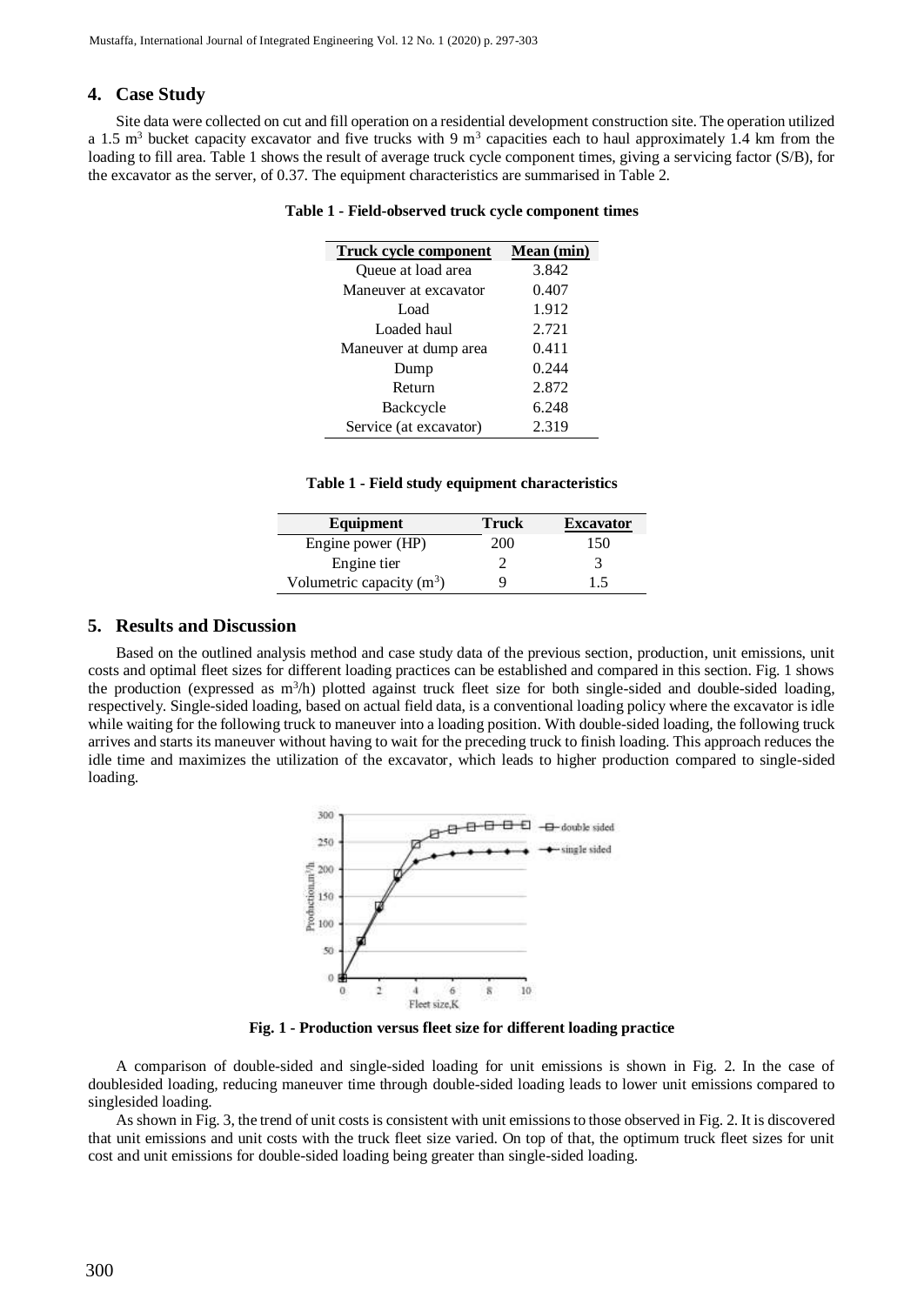

**Fig. 2 - Unit emissions versus fleet size for different loading practice**





It is demonstrated that double-sided loading offers greater effect than single-sided loading practice. The results show that the double-sided loading practice gives maximum production, and results in lower unit emissions and unit cost. However, the implementation of double-sided loading at loading point is governed by a number of factors; including accessible space, site layout and equipment configurations. By having a clear maneuvering area, the following trucks can start maneuvering before the preceding truck completes the loading. The consideration of these factors in the planning stage may ease the implementation of such truck fleet configuration during the operational stage.

Fig. 4 demonstrates the idle and non-idle times of the excavator as a server for both single-sided and double-sided loading, respectively. As can be observed in the same figure, the increase of the fleet size causes the slopes of server nonidle time to increase and their idle time to decrease. Moreover, it is noticeable that the slopes are relatively flat nearing the matched point when the server reaches maximum utilization. This behavior is different from the proportion of truck cycle illustrated in Fig. 5. The truck idle times are observed to be constant at small fleet sizes and increase after the matched point, while the truck non-idle time decreases. Hence, this implies that there is a trade-off between truck and server proportion work-cycle. It is also shown that the truck idle times for double-sided loading are lower than singlesided loading. Notably, the decrease of idle time for trucks due to double-sided loading practice could be anticipated to increase the production and consequently decrease emissions and cost.



**Fig. 4 - Idle and non-idle times of the excavator for different loading practice**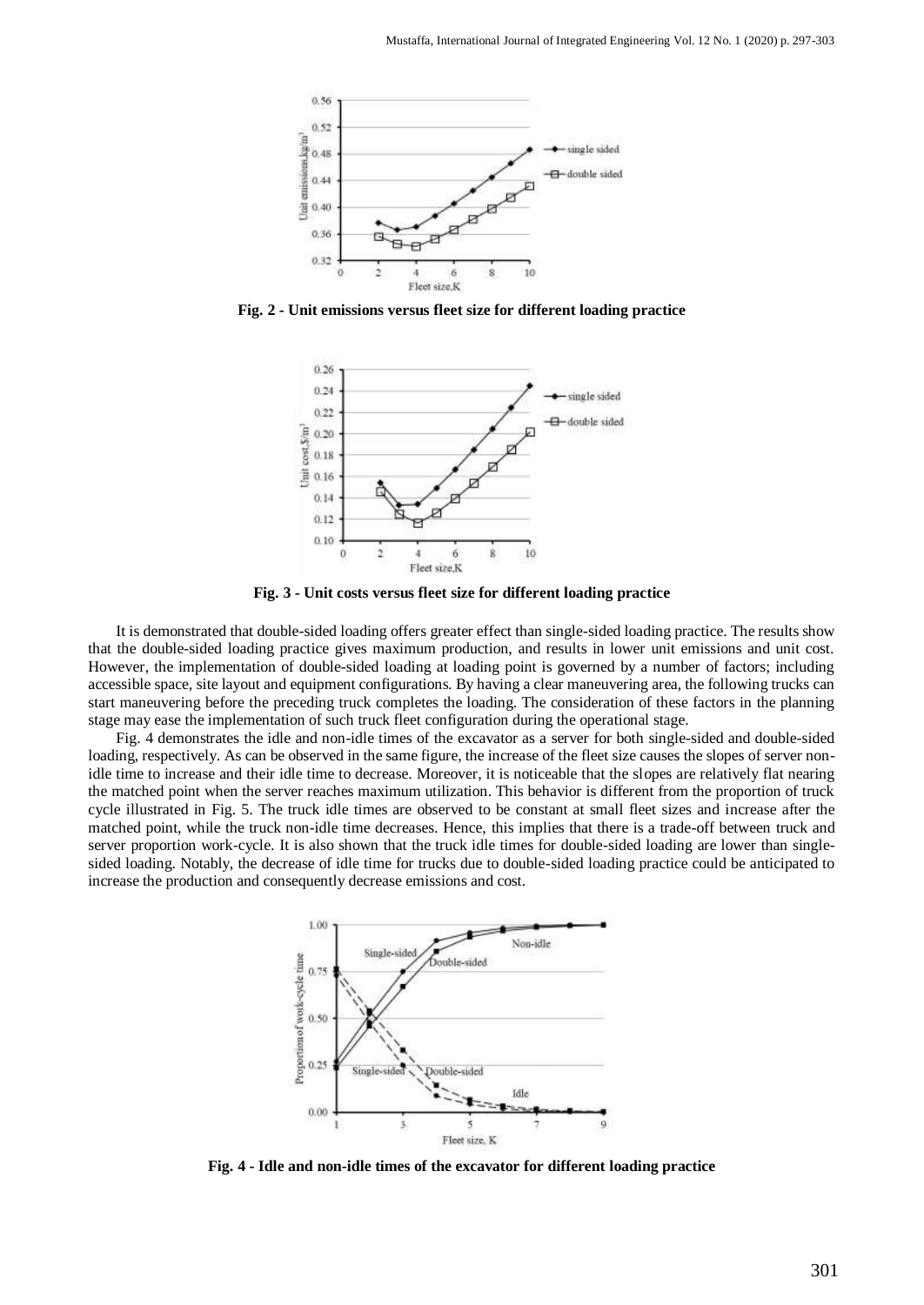

**Fig. 5 - Idle and non-idle times of the truck for different loading practice**

# **6. Conclusion**

This paper determined the influence of earthmoving loading practice on productivity, optimum truck fleet sizes, unit emissions and unit cost. The Monte Carlo simulation model in conjunction with field-measurement data were used to estimate and compare the optimum fleet size, minimum unit emissions and minimum unit cost for excavator-truck operation. The results demonstrated that the idle time of excavator and trucks was minimized by reconfiguring the loading practice in earthmoving operations using double-sided loading. This unnecessary idling is believed will affect the equipment performance, fuel use, production, unit emissions and unit costs of the operation. It was also demonstrated that minimizing waiting time through double-sided loading practice leads to a decrease in emissions per production and cost per production in earthmoving operations.

# **Acknowledgement**

I would like to gratefully acknowledge Prof. David Carmichael from The University of New South Wales. This paper is supported by Universiti Teknologi MARA.

# **References**

- [1] EPA Clean Air Act Advisory Committee (CAAAC). (2006). Recommendations for Reducing Emissions from the Legacy Diesel Fleet. Retrieved on July 10, 2017. from http://www.epa.gov/diesel/documents/caaac-apr06.pdf
- [2] Ahn, C. R. and Lee, S. (2013). Importance of operational efficiency to achieve energy efficiency and exhaust emission reduction of construction operations. J. of Constr. Eng. and Mgmt, 139, 404-413.
- [3] Kieffer, T. K. and Selby, K. A. (1983). Concrete placing productivity. Can. J. Civ. Eng., 10, 48-51.
- [4] Nunnally, S. W. (2000). Managing Construction Equipment (New Jersey: Prentice Hall).
- [5] Smith, S. D., Osborne, J. R. and Forde, M. C. (1995). Analysis of earth-moving systems using discrete-event simulation. J. of Constr. Eng. and Mgmt, 121, 388-396.
- [6] Hardy, R. J. (2007). Selection Criteria for Loading and Hauling Equipment-Open Pit Mining Applications. PhD Thesis (Western Australia: Curtin University of Technology).
- [7] Soofastaei, A., Aminossadati, S. M., Kizil, M. S. and Knights, P. (2016). A discrete-event model to simulate the effect of truck bunching due to payload variance on cycle time, hauled mine materials and fuel consumption. Int. J. of Mining Sci. and Technol., 26, 745-752.
- [8] Alkass, S. and Harris, F. (1988). Expert system for earthmoving equipment selection in road construction. J. of Constr. Eng. and Mgmt, 114, 426-440.
- [9] Amirkhanian, S. N. and Baker, N. J. (1992). Expert system for equipment selection for earth-moving operations. J. of Constr. Eng. and Mgmt, 118, 318-331.
- [10] Kirmanli, C. and Ercelebi, S. G. (2009). An expert system for hydraulic excavator and truck selection in surface mining. J. of the Southern African Inst. of Mining and Metallurgy, 109, 727-738.
- [11] Morley, D., Joseph, T. and Lu, M. (2013). In search of the ideal truck-excavator combination. Int. Symposium on Automation and Robotics in Construction 2013 (Montréal, QC).
- [12] Shawki, K. M., Kilani, K. and Gomaa, M. A. (2015). Analysis of earth-moving systems using discrete-event simulation. Alexandria Eng. J., 54, 533-540.
- [13] Alshibani, A. and Moselhi, O. (2012). Fleet selection for earthmoving projects using optimization-based simulation. Canadian J. of Civil Eng., 39, 619-630.
- [14] Cheng, F., Wang, Y. and Ling, X. (2010). Multi-objective dynamic simulation-optimization for equipment allocation of earthmoving operations. ASCE Constr. Research Congress 2010 (Banff, Alberta).